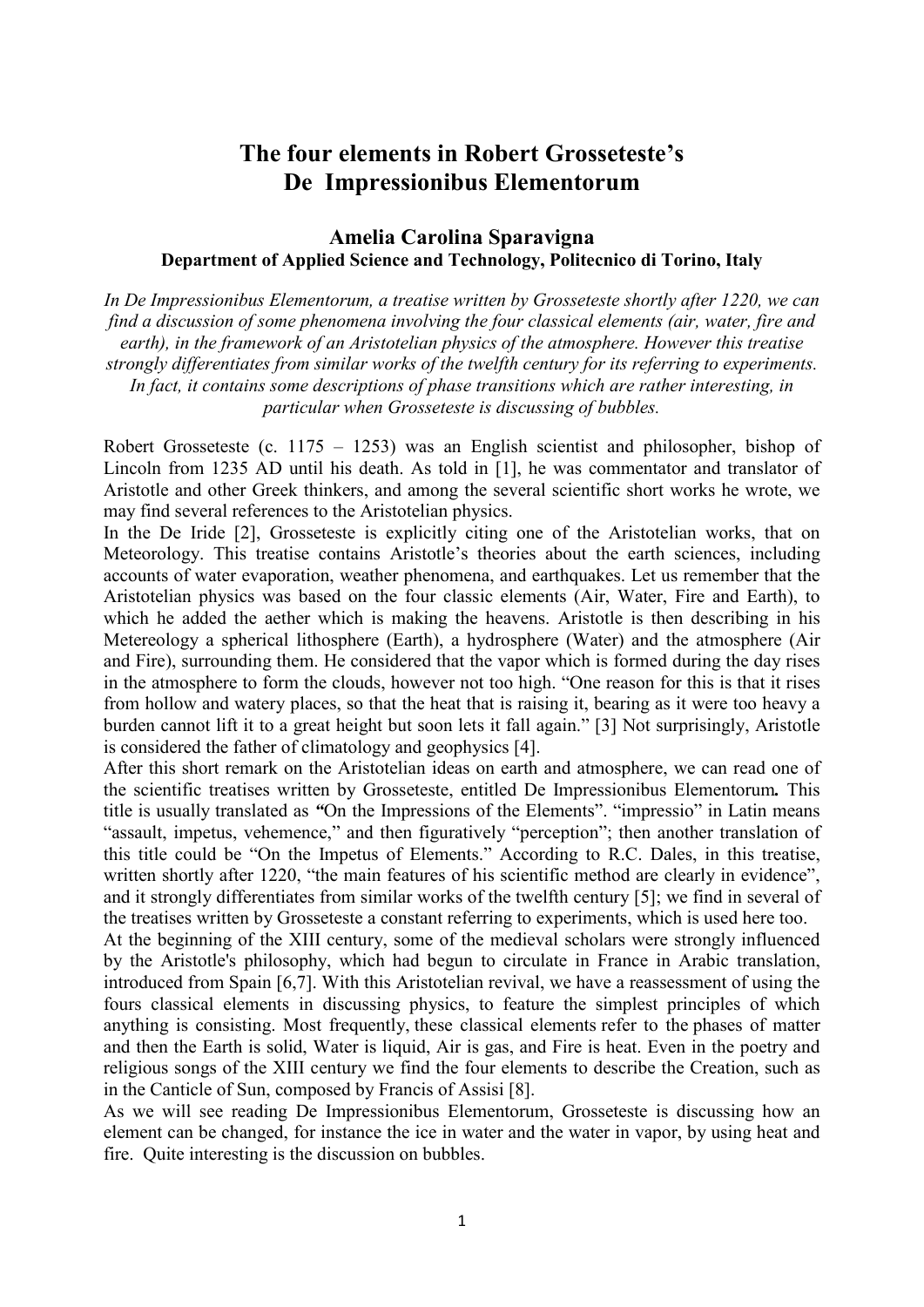Here in the following I report the Latin text, as given in Ref.9. The text is subdivided in several sections. I am giving a translation and some notes, in the same manner as made for the De Iride and the De Generatione Sonorum [2,10-12]. A translation of this work was also given by R.C. Dales [5]; in some parts, my translation is enhancing physics.

INC: Ut testatur Jacobus in canonica sua "omne datum optimum et omne donum perfectum desursum est descendens a patre luminum, apud quem non est transmutatio, nec vicissitudinis obumbratio". EXPL: Differt autem pruina a nube, sicut differt pluvia a rore.

*INC: As told by James in his letter (James.1.17) "Every best thing and every perfect gift is coming down from the Father of Lights, with whom there is no mutation or shadow of change". END: hoar-frost is different from a cloud, such as rain differs from dew.* 

When Grosseteste was bishop of Lincoln, he used to end the treatises writing "Explicit tractatus secundum Lincolniensem". Here, there is not this sentence: it means that the treatise was written before 1235, shortly after 1220 [5].

1 – Ut testatur Jacobus in canonica sua "omne datum optimum et omne donum perfectum desursum est descendens a patre luminum, apud quem non est transmutatio, nec vicissitudinis obumbratio". Hoc autem fieri in quibusdam rebus immediate, in quibusdam mediate necesse est. Quare philosophi, etsi perfecte res non intelligentes, cum naturas rerum non ignorare debent, radios corporum supercaelestium descendentes super res corporales mutationis earum maximam causam praebere non ignorantes dicunt, quod radii reflexi et condensati causa sunt caloris generati apud nos. Cuius signum est, quod in convallibus maior calor est, quam in montibus; unde in montibus diutius manet nix, quam in convallibus; unde etiam in quibusdam montibus altissimis manet nix perpetua.

*As told by James in his letter (James.1.17) "every best thing and every perfect gift is coming down from the Father of Lights, with whom there is no mutation or shadow of change". However, this is resulting, under some circumstances, immediately, and in other cases, needs mediation. Then philosophers, even if they are not perfectly able of understanding the facts, ought not to be ignorant of the nature of things, and they do not ignore that the rays of the heavenly bodies falling upon the physical things provide the greatest cause of their changes, because the rays when reflected and condensed are the cause of heat generated among us. A proof of this is the fact that the heat is greater in the valleys than on the mountains; and then snow remains longer on the mountains than in the valleys; and on some high mountains snow remains perpetually.* 

2 – Et nota quod nihil differt, quod sol in se sit calidus. Si enim corpus solare in se esset calidum et calor eius excitaret calorem in rebus inferioribus, tunc quanto propinquiores essent ei res, tanto calidiores essent et in cacumine montium esset maior calor, quam in convallibus et in superiori et medio interstitio aeris esset maior, quam in infimo; cuius oppositum ex toto videmus, quia in cacuminibus montium manet nix, in convallibus autem non; et in interstitio superiori generantur grandines et in infimo pluviae. Signum ad idem: aves rapaces in aestate ascendunt, ut frigefiant, ut aquilae volant in sublime, ut temperent calorem suum generatum ex motu; multum enim volant. Et grues et aliae aves multae in convallibus descendunt contra forte gelu, contra vero calidum ascendunt ad montana. Et haec omnia eiusdem signa sunt,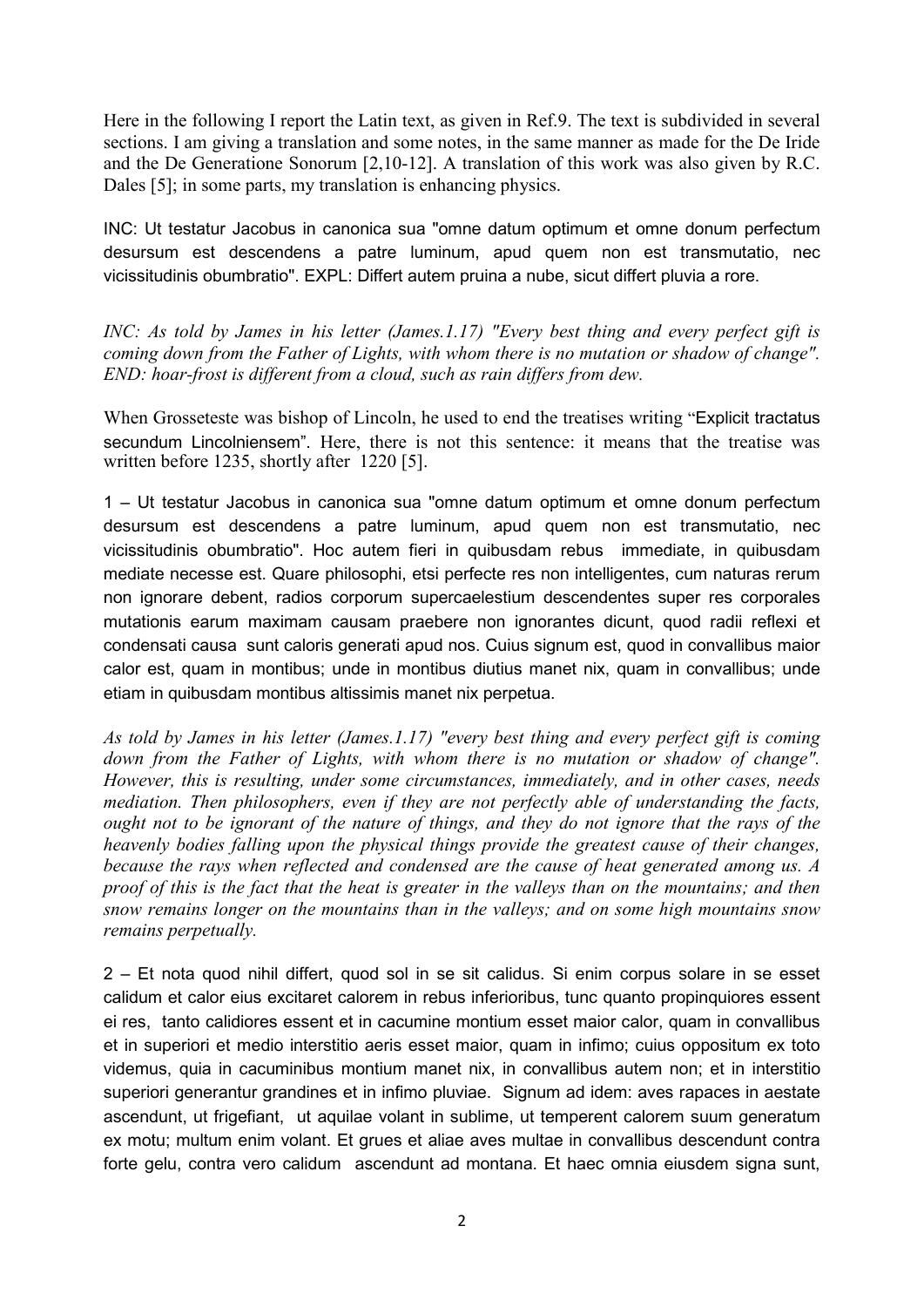scilicet quod calor non provenit ex corpore solari, sed ex reflexione et condensatione radiorum.

*And let us note that it makes no difference, that the sun is hot in itself. For if the body of the sun were considered as hot in itself and its heat exciting heat in the things below it, then the closer a thing were to it the warmer it would be, and on the tops of the mountains there would be greater heat than in the valleys and in the upper and medium layers of air more heat than in the lower layer; but we see all the opposite facts, because the snow remains on the tops of the mountains, not in the valleys; and in the upper layer of air the hail is generated and in the lower the rain. A sign of the same: the birds of prey in the summer fly high to cool themselves, like the eagles flying very high, to mitigate the heat generated from the movement; they fly so much. The cranes and many other birds come down in the valley down to escape ice and frost, on the other hand, to escape hot climate they go up to the mountains. And all these are signs of the same, that is, that heat is not transferred directly from the solar body, but from the reflection and condensation of rays.* 

We know that there are three methods by which heat is transferred: conduction, convection, and radiation. Conduction and convection are supported by solid and fluid media. But they cannot account for some of other phenomena, for instance, the heat we feel when sitting in front of a fire or under the sun. And then is seems that Grosseteste knew this aspect of the heat transfer, in particular by radiation, as distinguished by conduction.

In this section we find that Grosseteste subdivides the atmosphere in three layers according to Aristotle.

3 – Hoc habito manifestum est, quod radii in aquis descendunt ad fundum, cum aqua sit corpus transparens sicut aer, cornuglacies et vitrum. In fundis ergo aquarum est reflexio, quare maior est calor in fundo, quam in superficie. Unde pisces in hieme in fundo aquarum sunt, in aestate vero in superficie et congelatur aqua in superficie, in fundo vero non.

*Under these conditions it is clear that the rays go down deep in the water, being the water a transparent medium such as air, icicle and glass. Therefore, some deviation of rays exists in deep waters, then, the heat is greater at the bottom than at the surface. Hence, at the bottom of waters, the fishes live during the winter, but, in summer, they can live near the surface; during the winter, the water is frozen at the surface, however, not in its depths.* 

I translated "cornuglacies" as "horn of ice" and then icicle. In fact, I imagined the Grosseteste saw the icicles as horns of ice. In [5] it is used "hornglass", however this word is not mentioned in Latin vocabularies (for instance Gastiglioni-Mariotti, Loescher Editor).

Grosseteste invokes a "reflexio" for the thermal behavior of water. In fact, this Latin word means "turning away or back". Therefore I softened the translation, and instead of using reflection, I preferred a deviation of rays. In the De Iride, Grosseteste is discussing more deeply the light and the phenomena of reflection and refraction [2].

As a generic comment to this section, let us tell that Grosseteste observed a temperature gradient in the water of lakes and linked the temperature of water to the life in the lakes. However, the behavior of the thermal gradient in a lake is rather different [13].

4 – Si autem quaerat quis, quare aqua multum frigefacta congelatur, cum frigiditas sit eius naturalis potentia, similiter et humiditas ut videtur et fluxibilitas, ad hoc respondendum est, quod omnis aqua naturaliter est frigida, sed non fluida, immo potius ex natura sua est congelata. Fluxibilitas autem eius est ex calore incluso, ut mollities in terra.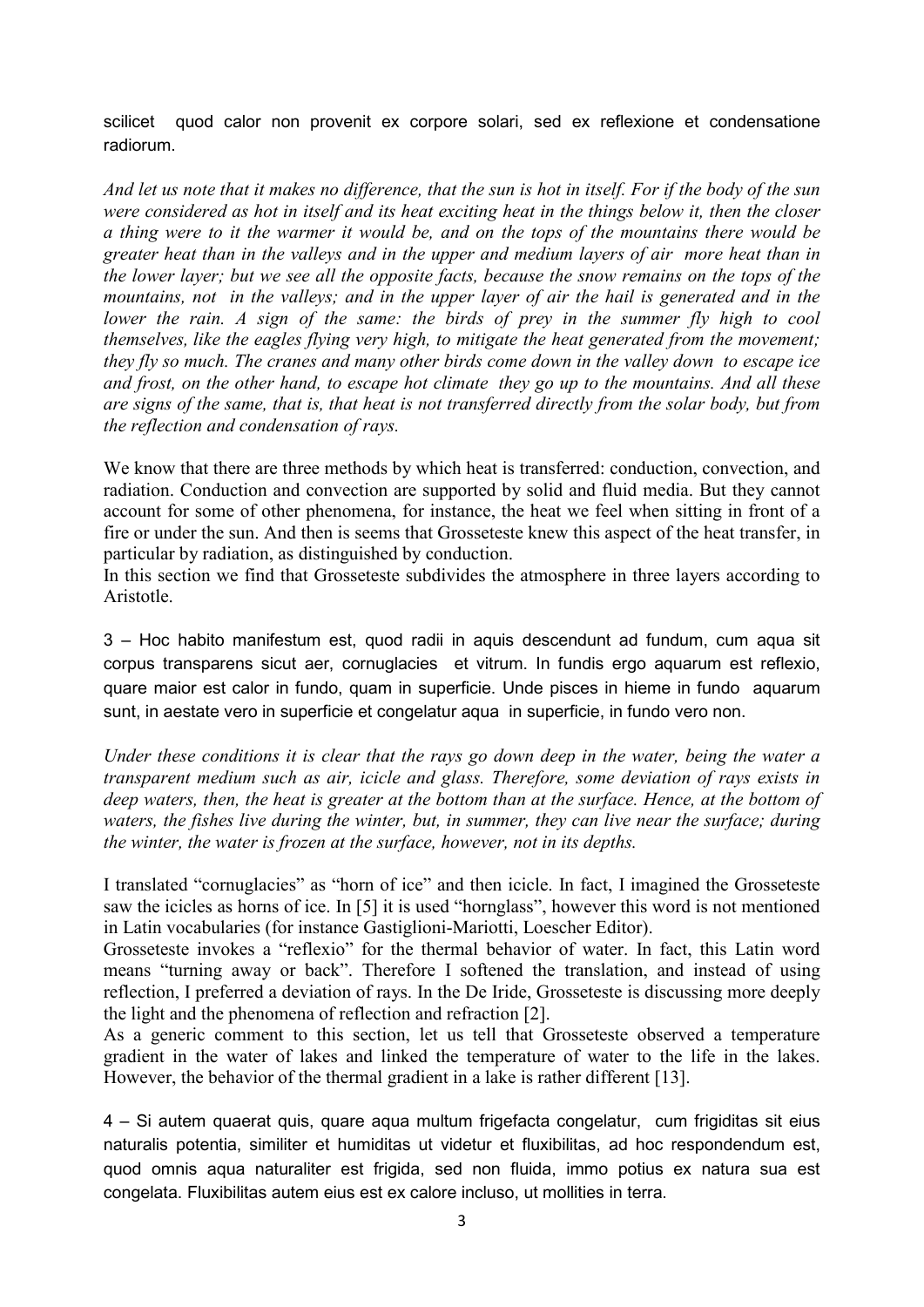*If anyone asks the following, why the water congeals when it is very cold, with the coldness being its natural power, as it seems to be humidity and fluidity, we answer to this person that all the water is naturally cold, but not fluid, by its nature it is frozen indeed. The fluidity results from the heat absorbed, for softening the land.* 

According to Aristotle in his On Generation and Corruption, the element Water was primarily cold and secondarily wet. To understand the distinction in primary and secondarily features, let us remember that Air is primarily wet and secondarily hot, Fire is primarily hot and secondarily dry and the Earth is primarily dry and secondarily cold. That is, we have four elements and four features (wet, dry, hot, cold), to describe the natural phenomena.

Here, Grosseteste introduced the phase transition from solid to liquid, the melting of ice, and the fact that the transition is due to the heat absorbed. The phase transition occurs due to a change in energy of the participating particles. If the water is in the solid phase and the kinetic energy of molecules is sufficiently increased, we change the solid to liquid. In the solid phase, the molecules prefer to assume the lowest energy assembly. After the transition in the liquid phase, the total energy is larger. Let us say that Grosseteste argued that "cold" means a lower energy state of a substance.

5 – Item radii reflexi a speculo concavo generant ignem ut stupa apposita inflammetur. Habito ergo, quod calor proveniat ex condensatione radiorum manifestum est, quod, dum condensantur in fundis aquarum, calefit aqua et tantum calefit, quod non remanet sub natura aquae: transit igitur ad naturam aeris. Sed cum natura aeris non sit esse sub aqua, ascendit super aquam; ascendit autem in ampulla ex ipsa aqua. Multae autem ampullae, cum ascendunt super aquam, simul se tenent per naturam humiditatis ampullarum et ex illis fit vapor vel fumus, ex quibus fiunt nubes. Sed cum in fundo aquarum sit generatio ampullarum, quaedam earum transeunt per meatus terrae, quaedam remanent in aquis, quaedam ascendunt super aquam.

*Again, the rays reflected from a concave mirror generate fire and tinder is ignited. Therefore, having established that the heat is clearly coming from a condensation of rays, we have that, being them condensed in the bulk of water, the water is heated, and even heated so much that it does not keep its nature of water: it passes, therefore, to the nature of the air. But, to the nature of the air it is not proper being under the water, it comes out, over the water; but it rises in a bubble as in an ampoule made of the same water. However, when several bubbles ascend on the water, due to the nature of their wet films, barely can they remain themselves, and from them, vapor or steam is formed, by which the clouds are made. But, when the generation of bubbles is in the depths of the waters, some of these bubbles pass through the earth, some remain in the waters, and some rise above the water.* 

It is interesting to note that Grosseteste is not using the word "bulla" for bubble, but he prefers "ampulla", ampoule, which is a small glass vial. It means that he observed that these bubbles were objects which were spherically contained volumes of vapors, made from a liquid. Rising at the surface of water, the wet films forming the bubbles break and the vapor inside them creates a cloud of steam, as we can see in the following section, where Grosseteste describes the boiling water.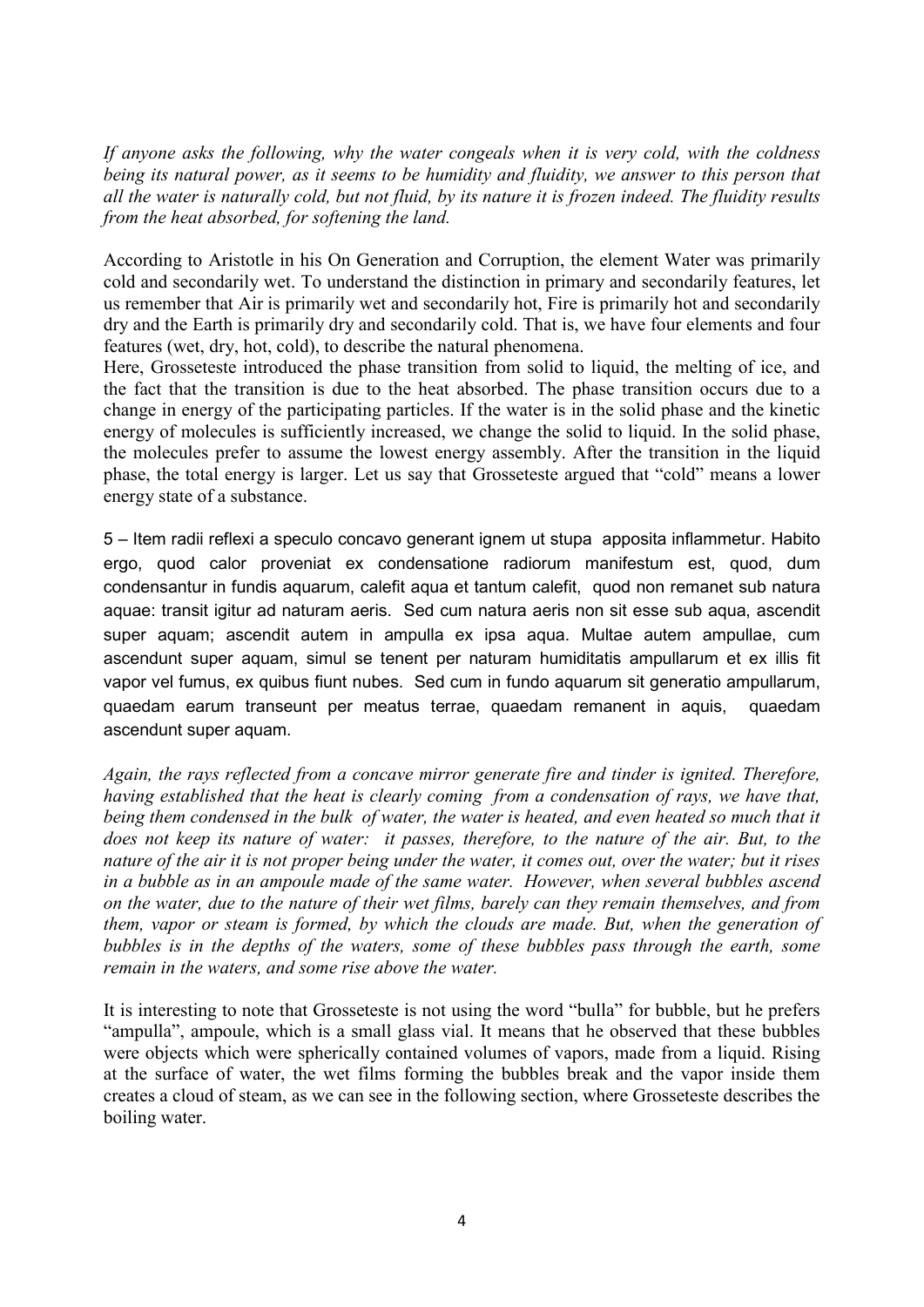6 – De ascendentibus primo dicendum est. Si quis autem sensibiliter velit videre, ponat aquam claram in patella clara et videbit manifeste ampullas generatas et ascendentes per calorem ignis suppositi sub patella. Idem enim est modus generationis ampullarum hic et ibi.

*Let us first talk about what is rising. If anyone wants to see this directly, put some clear water in a clear vessel, and you will perceive clearly the bubbles generated and rising, raised by the heat of the fire being placed under the vessel. Then, the same mode of generation of bubbles we have here (in this section) and there (that is, in the section 5).* 

Here there is a Grosseteste's referring to experiment.

7 – Notandum tamen, cum aere et cum ampulla esse terram et ignem. Sunt ergo ibi quattuor elementa in ista ampulla scilicet terrestreitas propter locum generationis, aer generatus, natura ignis in generatione caloris; de aqua manifestum est. Haec ergo est quasi prima generatio elementorum et prima admixtio elementorum. Ubi est ergo aqua abundans in ampullis generatis, cum ascendunt super aquam, vocatur vapor humidus; quando terra est abundans, vocatur fumus siccus; cum vero aer sit abundans erit vapor pinguis. Vapor ergo ascendens ascendit super quantitatem et grossitiem et subtilitatem caloris generati. Si enim calor fuerit magnus et grossus, generatur ampulla magna et grossa et ponderosa. Unde quandoque non ascendit, nisi ad superficiem aquae et ibi insensibiliter frangitur et calor evaporatur. Et quanto subtilior est calor, et subtilior est ampulla et tunc debilis est calor.

*We have to note yet that with air and bubble there are earth and fire. In the bubble, therefore, there are four elements, that is, the earth because of the place of generation, the air which is generated, the nature of fire during the generation of heat, and of course some water. Then, here we find a sort of first generation of the elements and the first mixture of them. When there is an abundance of water in the generated bubbles, that is, when they go up on the water, we call it "humid vapor"; when the earth is abundant, we call it "dry smoke"; when the air is predominant, we call it "dense vapor". Therefore, the rising vapor rises according to the quantity, coarseness and subtlety of the generation of heat. If the heat is great and coarse, the generated bubble is great and coarse and heavy. Then, sometimes, it is not rising or just to the surface of water and there breaks imperceptible and the heat evaporates. And when the heat is more subtle, the bubble is more subtle and then weaker the heat (that evaporates).* 

It is suitable to remember that evaporation and boiling are different, and surely Grosseteste noted the difference, because he tried to distinguish the great and coarse bubbles from the very subtle ones. The boiling of a liquid happens at the boiling point of it, that is, at the temperature at which its vapor pressure equals the environmental pressure. At the boiling point, the vapor pressure overcomes the atmospheric pressure and it is allowed the bubbles to grow in the bulk of the liquid and rise. However, liquids may change to a vapor at temperatures below their boiling points through the process of evaporation. Evaporation is a surface phenomenon in which molecules escape outside the liquid as vapor, without bubbles; boiling is a bulk process in which molecules escape, resulting in the formation of vapor bubbles within the liquid.

Besides boiling, bubbles are present in the so-called effervescence process, which is the process creating the sparkling wines. It is the result of the interplay between  $CO<sub>2</sub>$ -dissolved gas molecules, tiny air pockets trapped within microscopic particles during the pouring process, and liquid properties. Ref. [14] summarizes the physicochemical processes behind the nucleation, rise, and burst of bubbles found in glasses poured with sparkling wines.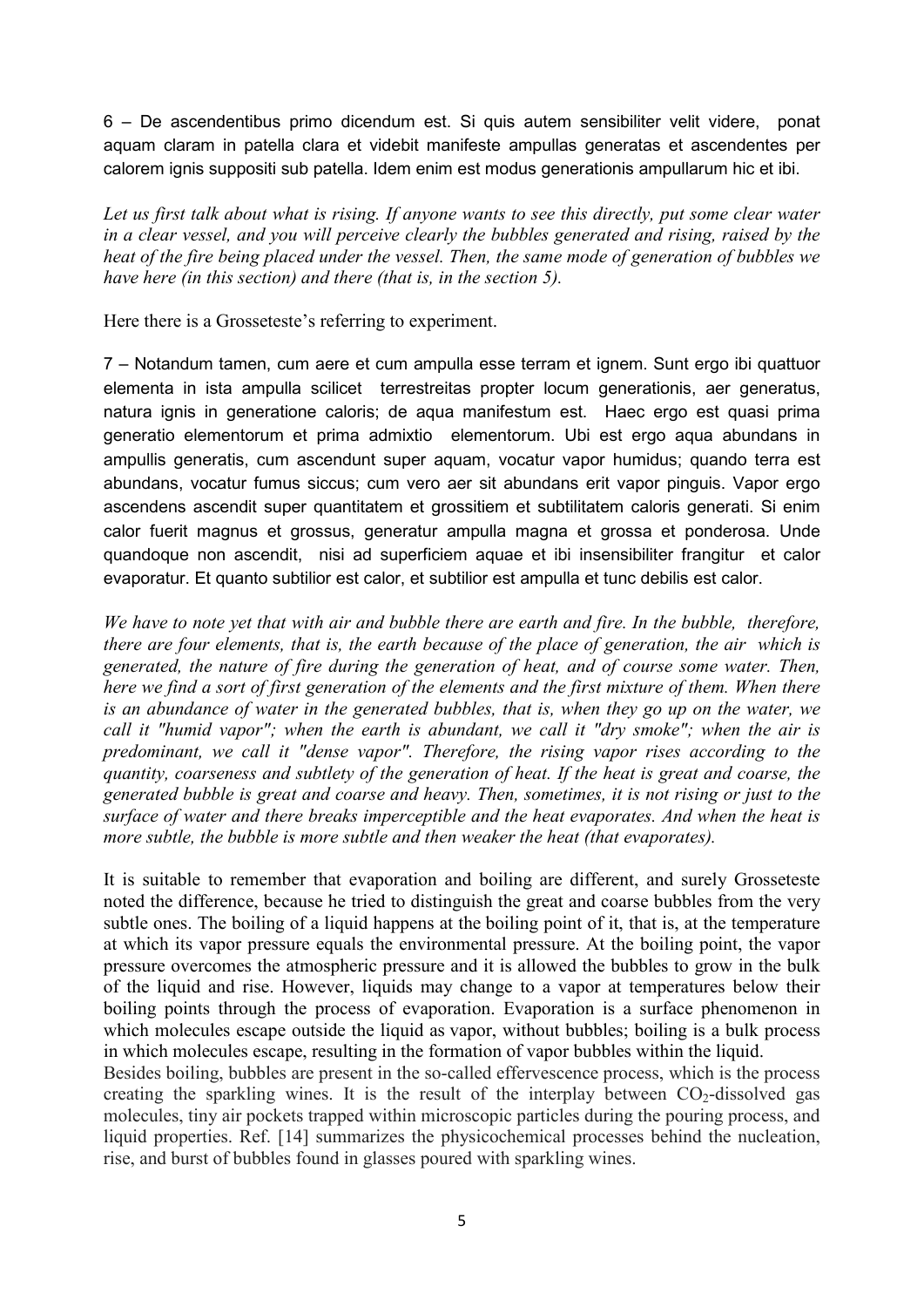However, even tap water produces some bubbles too. The water has air dissolved in it. The amount of air that can be dissolved increases with pressure but decreases with temperature. Water in the tubes is usually colder than room temperature, and then the solubility of air in it is higher: as the water is poured, it warms up and the solubility of air is reduced. The air comes out even creating some bubbles. In fact, the air solute molecules can cluster together to form nuclei. When these nuclei are trapped by some defects on the glass surfaces, they start growing forming bubbles in the solution. Experimenting with tap water we see a slow formation and growth of bubbles, but if carbonated water is used, due to the excess of  $CO<sub>2</sub>$ -dissolved gas, the bubbles form and grow rapidly.

Supposing that Grosseteste observed the evaporation of water and the contemporary formation of the bubbles from the air dissolved in it, or even the bubbles in wine, he could have argued that evaporation was accompanied by the formation of very subtle "bubbles".

8 **–**Unde non differt ampulla a superficie terrae et volitant hinc inde in convallibus. Hoc autem fit in vespertinis et in matutinis temporibus, quando debilior est calor et sic generatur nebula. Et cum illae ampullae parvae destruuntur a calore, cadunt ad superficiem terrae et fit ros. Si autem maior sit calor, facit istas ampullas praedictas sive nubem ascendere ad primum interstitium aeris. Est enim primum, secundum et tertium. Tertium vero non est altitudinis maioris, quam quinguaginta milliariorum, ut dicit philosophus.

*Then, bubbles do not separate from the earth surface and float here and there in the valleys. However, this occurs in the evening and in the morning, when the heat is weak, and so mist is formed. And when these small bubbles dissipate their heat, fall on the earth surface and create dew. However, if the heat is greater, it makes these aforementioned bubbles to rise at the first layer of the atmosphere. There are a first, a second and a third layer in the atmosphere. The third, however, is not at a height greater than fifty miles, as the Philosopher says.* 

## The Philosopher is Aristotle.

Grosseteste describes the mist or fog forming from the surface of water bodies, and connects it with the evaporation. The fog is due to the vapor that condenses into tiny liquid droplets in the air. Observing these small droplets in the fog, Grosseteste imagined their origin from vapor through its "bubbles".

9 – Cum ergo nubes sit in primo interstitio, destruitur quandoque a calore et unaquaeque ampulla, cum sit in nube, trahit se ad sui profundum. Et ideo separantur ampullae ab invicem et minutae guttatim cadunt. Immo fiunt guttae etsi nubes sit continua et quia non ex toto destruitur, a calore cadit fluida pluvia et non congelata. Et nota, quod generatio pluviae et roris differunt secundum magnum et parvum et secundum diversa loca generationis.

*Then, being the clouds in the first layer, sometimes each bubble loses its heat, and, since it is in the cloud, moves itself in the depth of the cloud. And then, the bubbles separate from each other and fall as small droplets. Drops occur indeed, although the cloud is continuous, and because it had not entirely deprived of heat, the rain falls, fluid and not frozen. And let us note that the generation of rain and dew differs according to a great or little size, and according to the different places of generation.* 

When vapor rises in the atmosphere, we have a cloud, a visible mass of liquid droplets or frozen crystals.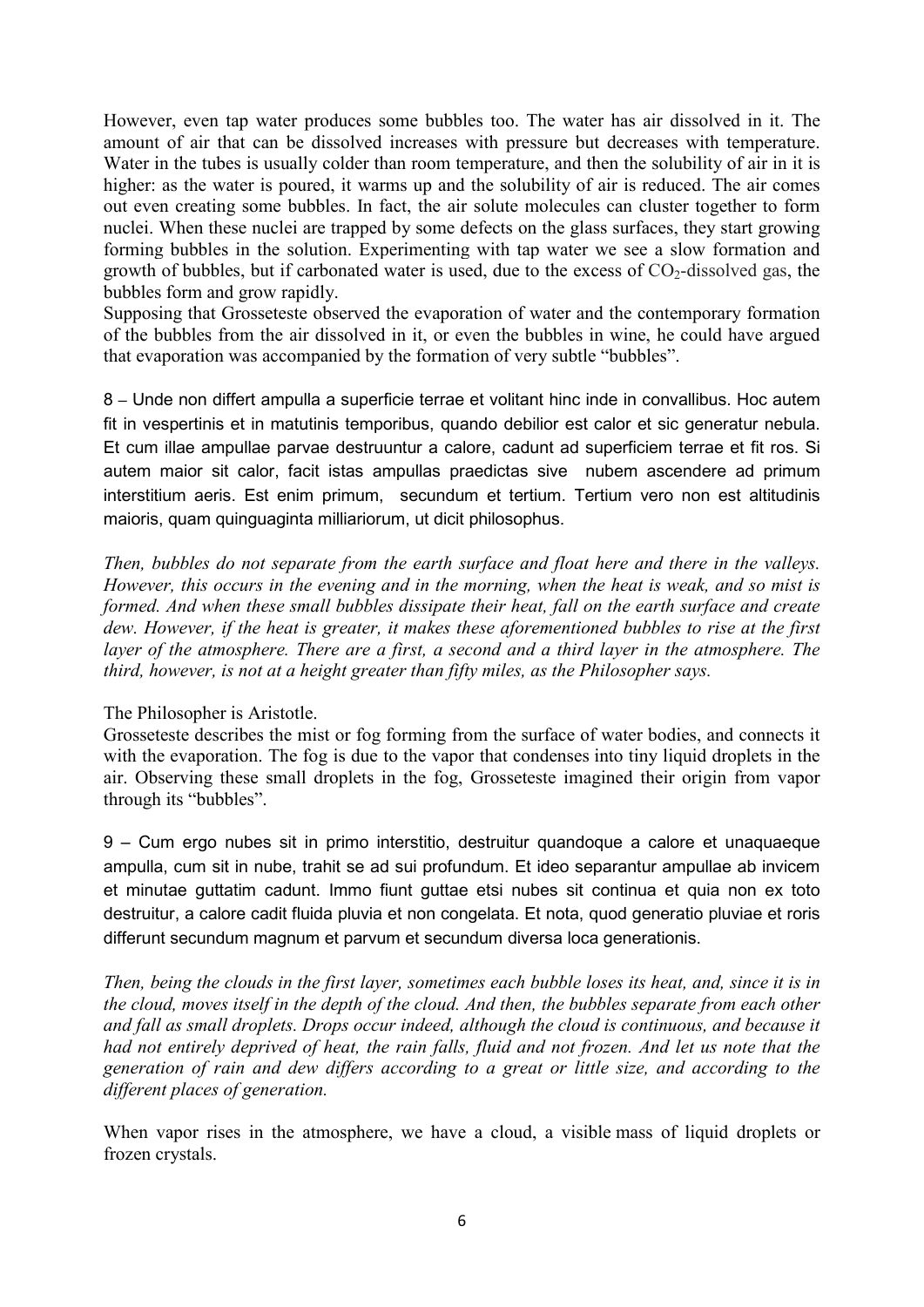10 – Cum vero ascendit nubes ad secundum interstitium, fit major abstractio caloris et destruuntur ampullae penitus a calore successive tantum, quare molle est quod relinquitur sicut lana et fit nix. Si autem subito deferatur nubes sursum ad secundum interstitium, subito destruitur a calore et fit lapis rotundus et est generatio grandinis, sicut ampulla fuit rotunda. Hoc autem fit maxime, cum calor fuerit magnus. Differt autem pruina a nube, sicut differt pluvia a rore.

*However, when the cloud rises to the second layer, there is a further loss of heat, and, the bubbles are then left utterly deprived of their heat only successively, and for this reason we have that they remain soft as wool, and become snow. However, if the cloud is suddenly rising to the second layer, suddenly is the heat lost and round stones, as the bubbles round, appear and hail is generated. This occurs especially when it is hot. However, hoar-frost is different from a cloud, such as rain differs from dew.* 

As previously told, in this treatise, Grosseteste is following the Aristotle's model of the atmosphere, which is subdivided in three layers [15], in the lower and in the middles there are the clouds. Besides the meteorological phenomena, it is interesting the Grosseteste effort in describing the phases of matter, solid, liquid and vapor, and the transition between phases because of the involved heat. Moreover, it is remarkable that he considered the solid state of water as its fundamental state, being necessary some heat to gain its fluidity.

## **References**

[1] Lewis, Neil, Robert Grosseteste, The Stanford Encyclopedia of Philosophy (Winter 2010 Edition), http://plato.stanford.edu/entries/grosseteste/

[2] A.C. Sparavigna, Translation and discussion of the De Iride, a treatise on optics by Robert Grosseteste, arXiv, 2012, History and Philosophy of Physics, arXiv:1211.5961, http://arxiv.org/abs/1211.5961

[3] http://en.wikipedia.org/wiki/Meteorology (Aristotle)

[4] Michael Allaby, Atmosphere: a scientific history of air, weather and climate, Facts On File, Inc., Infobase Publishing, New York, 2009.

[5] R.C. Dales, The scientific achievement of the Middle Ages, University of Pennsylvania Press, 1973.

[6] J.L.E. Dreyer, A History of Astronomy from Thales to Kepler, formerly titled History of the Planetary Systems from Thales to Kepler, revised with a foreword by W. H. Stahl, Dover Publications, 1953.

[7] Medieval History, by Lynn Harry Nelson, Emeritus Professor of Medieval History, The University of Kansas, http://www.vlib.us/medieval/lectures/gerbert.html

[8] Francis of Assisi was born in 1182. Son of a wealthy merchant in Assisi, he lived as a wealthy young man. After a pilgrimage in Rome, he started to live in poverty as a friar, and founded the Franciscan order, authorized in 1210 by Pope Innocent III. He is considered the author of the "Cantico delle Creature", in English known as the Canticle of the Sun, http://en.wikipedia.org/wiki/Canticle of the Sun . This is a religious song, considered to be among the first works written in the Italian language. In it, after Brother Son and Sister Moon, the Canticle thanks God for Brother Wind, Sister Water, Brother Fire and Mother Earth, that is he thanks God for the Creation. Francis of Assisi composed most of the canticle in late 1224 while recovering from an illness, the end of it on his deathbed on 1226.

[9] The Latin text is that given by "The Electronic Grosseteste", http://www.grosseteste.com, which is reporting the printed Source: Die Philosophischen Werke des Robert Grosseteste, Bischofs von Lincoln, W. Aschendorff, 1912, pp. 72 - 78.